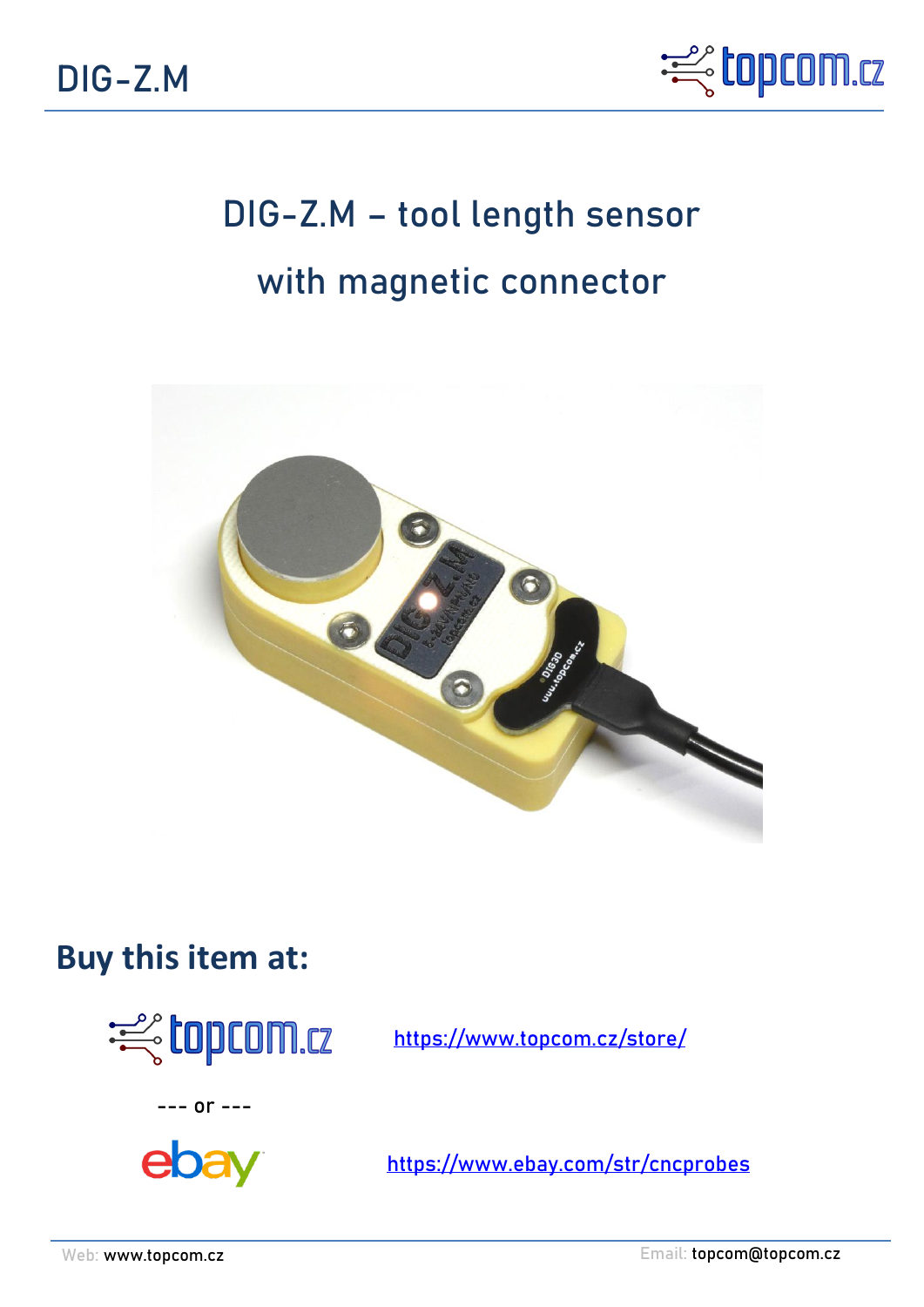





**Important: this device needs connection and installation. Seller does not take any responsibility for any damage or injury caused by using of this device. Read carefully documentation for your CNC machine and motion board.**

## **Description:**

DIG-Z is a device mostly used for hand measurement of a tool length at CNC machine.

## **Main features:**

| <b>POWER</b>        |                            |
|---------------------|----------------------------|
| Power voltage (Vcc) | 5-24V DC                   |
| Power consumption   | $\leq$ 25mA                |
| <b>OUTPUT</b>       |                            |
| Output type         | NPN or PNP                 |
| Switch type         | NO or NC                   |
| Output voltage      | 24V max.                   |
| Output current      | 50mA max.                  |
| <b>DIMENSION</b>    |                            |
| $X * Y * Z$         | 58x26x25mm                 |
| Switching point     | Approx. 24mm from the base |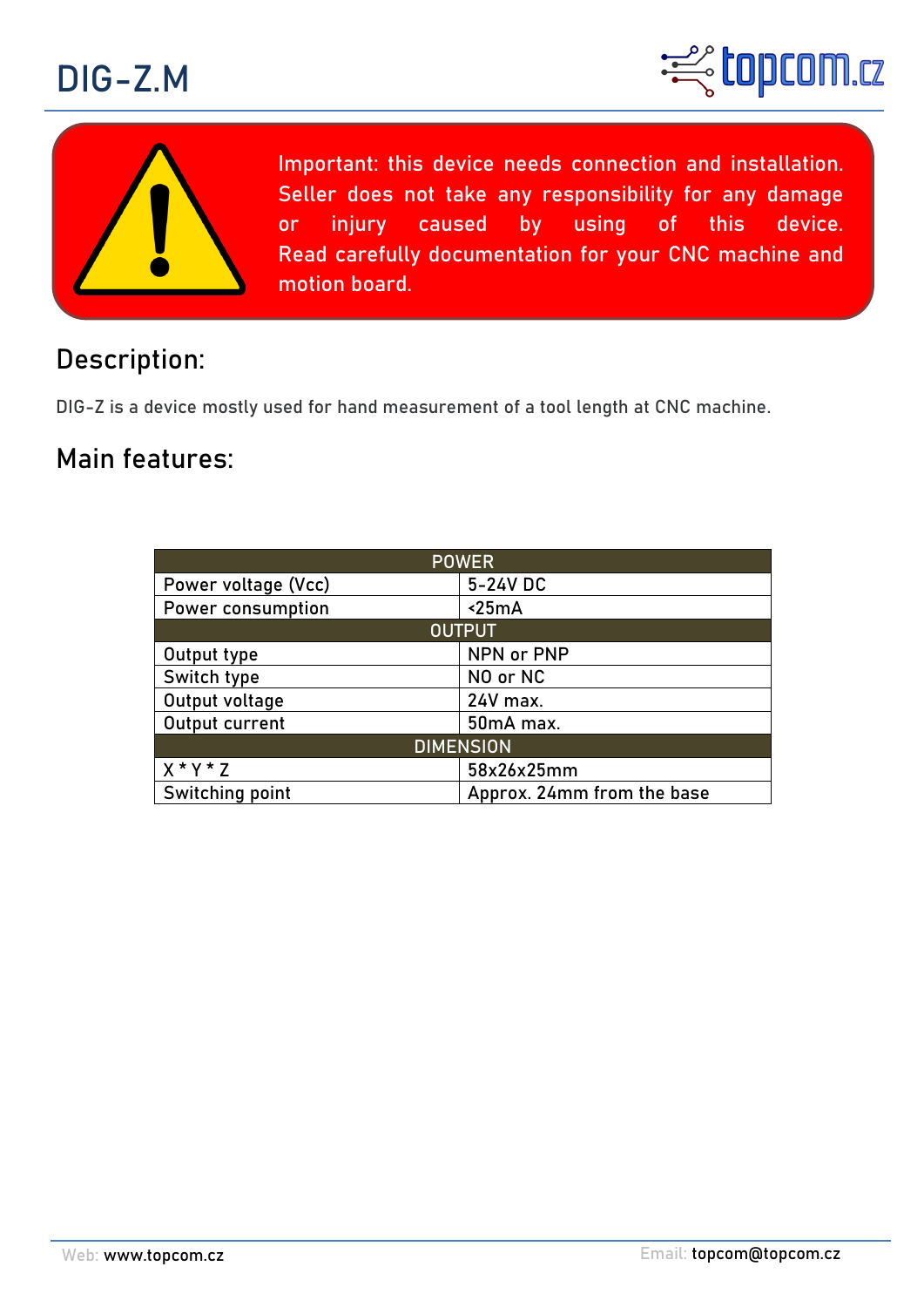



### **Electrical connection:**

DIG-Z.M can be ordered in different output versions.

**Please check the power supply voltage and the output type fits to your CNC motion board.**

**Power supply voltage** Voltage range is **5-24V.**

**Switch type: NO** (Normally OPEN): Output is active, if sensor is triggered. **NC** (normally CLOSE): Output is active, if sensor is NOT triggered.



**It is strongly recommended use Normally CLOSE switch type when a magnetic connector used. If a sensor is not connected, input of motion control is inactive and measurement is stopped. In case of NO, measurement runs and machine damage or injury could occur!** 

**Output type:**

**NPN:** Output is switched to the ground (GND), if output is active.

**PNP:** Output is switched to the power supply, if output is active.

In both cases, output is disconnected, when output is inactive.

**TIP: How to easily recognize, if you need NPN or PNP output?**

If you have to switch the input at your motion board **to ground (GND)** to activate the input, you need **NPN output**.

If you have to switch the input at your motion board **to positive power supply**, to activate the input, you need **PNP output.**

Please check carefully your motion control board to select correct power supply and output type. If you are not sure, do not hesitate to contact me and ask for an advice.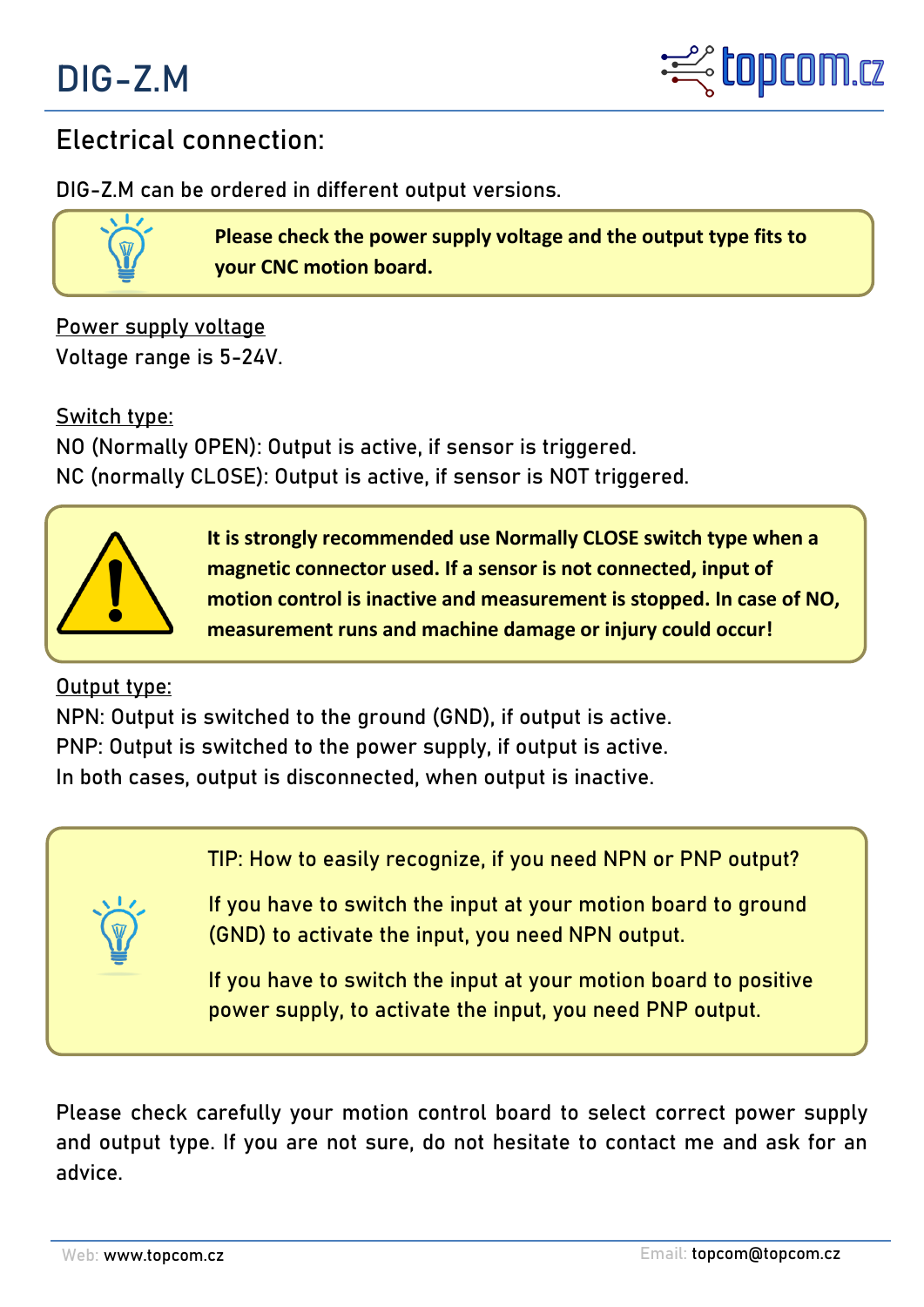



#### **Cable:**



#### **Connecting a sensor with NPN output:**



#### **Connecting a sensor with PNP output:**